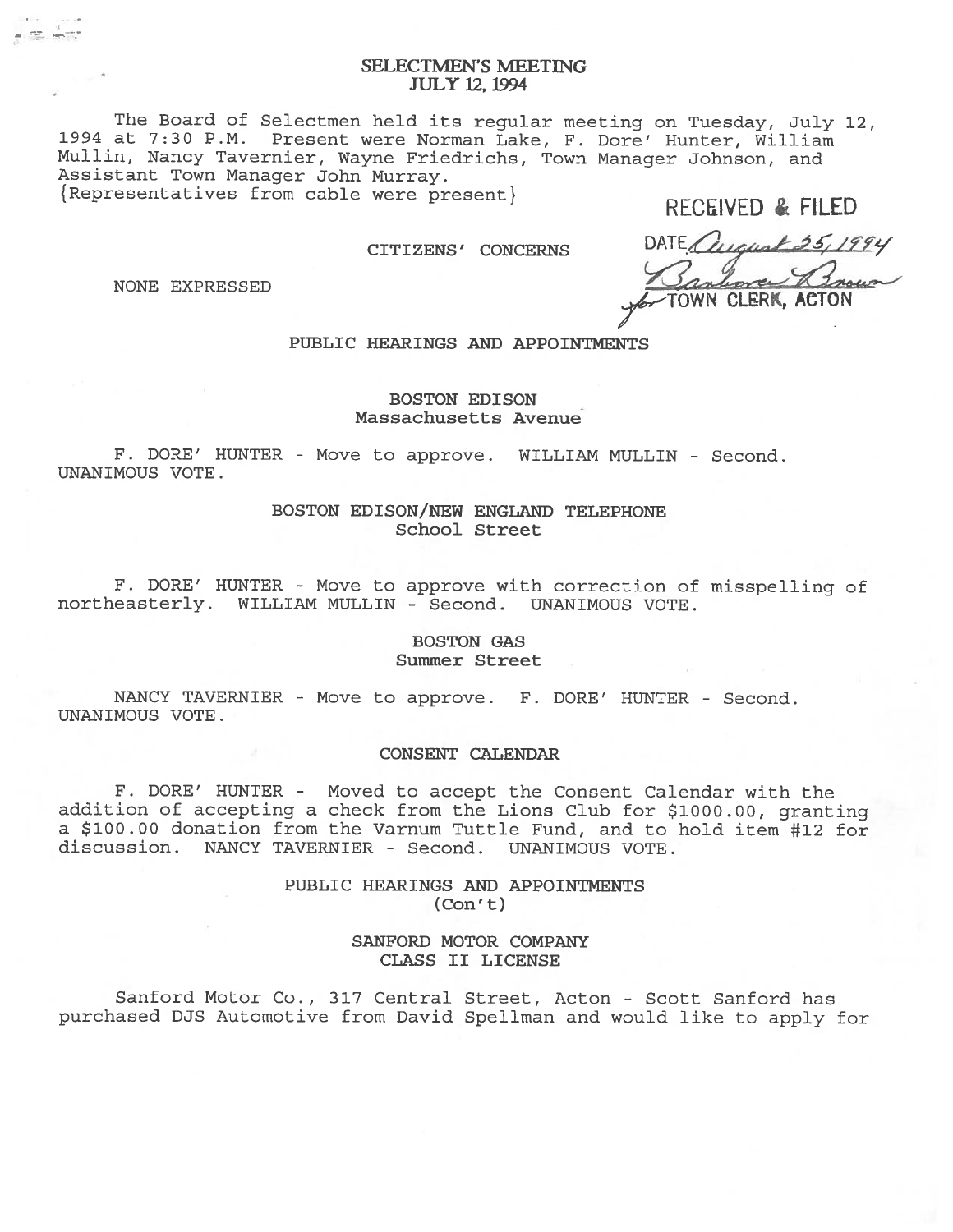the Class II license. No changes will be made to the site and Mr.<br>Sanford understands that any proposals to change anything on site in the Sanford understands that any propose and site in the future will need to go before the Building Commissioner. Dore' and Nancy both spoke about problems with the existing site. Dore' stated he had heard that employees are popping clutches and squealing tires on pavement, and Nancy has noticed <sup>a</sup> collection of junk cars on site. Mr. Sanford assured the Board that there would be all new employees and that the junk cars would be removed. DORE' HUNTER - Move to grant Class II license to Sanford Motor Co. for the premises located at <sup>317</sup> Central Street. NANCY TAVERNIER - Second. UNANIMOUS VOTE.

# CONSENT AGENDA (Con' t)

Item #12 - SAVOURY LANE - SITE PLAN SPECIAL PERMIT - Bill wanted to discuss the possibility of amending Sections 1.9 and 2.3 of the Site Plan Special Permit Decision. Section 2.3 deals with the length of the proposed fence. Dore' suggested the proposed rewording. Section 1.9 needed a clarification word inserted. F. DORE' HUNTER - Move to approve<br>Site Plan Special Permit #4/15/94-345 with the proposed amendments. NANCY TAVERNIER - Second. UNANIMOUS VOTE.

# PUBLIC HEARINGS AND APPOINTMENTS (Con't)

# CINDY PATTON BOARD OF HEALTH INTERVIEW

Ms. Patton was present before the Board for the purpose of interviewing for an opening with the Board of Health. Each Board member asked Ms. Patton questions regarding mosquito spaying, tobacco issues, and septic systems. WILLIAM MULLIN - Move to appoint Cindy Patton as <sup>a</sup> full member for <sup>a</sup> three year term to the Board of Health. F. DORE' HUNTER - Second. UNANIMOUS VOTE.

# PAPA GINO'S LIQUOR VIOLATION HEARING

Papa Gino's license holder or representative failed to appear before the Board as scheduled for tonights meeting. F. DORE' HUNTER - Move to suspend Papa Gino's license until such <sup>a</sup> time that an appeal is made by Papa Gino's. WILLIAM MULLIN - Second. Discussion of the vote lead to the conclusion that <sup>a</sup> policeman should hand deliver <sup>a</sup> second warning that if they do not appear at <sup>a</sup> second scheduled meeting that the Board will vote to suspend their license. F. DORE' HUNTER - Move to direct the Town Manager to send <sup>a</sup> second letter to the license holder of Papa Gino's and failure to show for the hearing will result in suspension of their license for an indefinite period of time. WILLIAM MULLIN - Second. UNANIMOUS VOTE.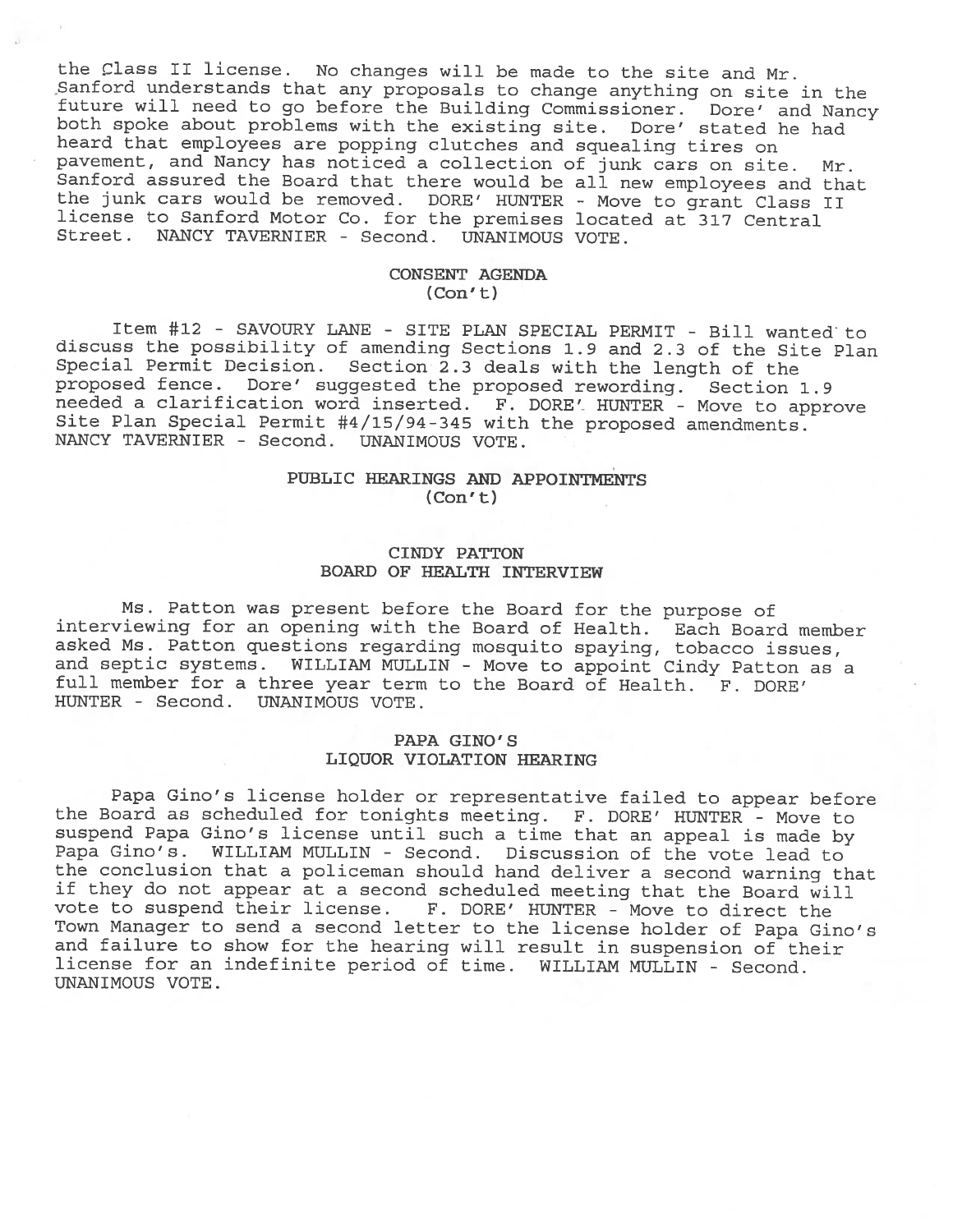LANDMARK SIGN DESIGNATION - The Historic District Commission has<br>asked the Board for approval to designate the "Exchange Hall" sign as a andmark sign. NANCY TAVERNIER - Move to approve request to designate<br>sign as a landmark sign. F. DORE' HUNTER - Second. UNANIMOUS VOTE.

<sup>1994</sup> - <sup>1995</sup> COMMITTEE REAPPOINTMENTS - The Board reviewed the list provided by the Volunteer Coordinating Committee for reappointments to various Boards. F. DORE' HUNTER - Move to approve list provided by the VCC with amendments as noted. NANCY TAVERNIER - Second. UNANIMOUS VOTE.

DONALD HERSKOVITZ - NANCY TAVERNIER - Move to reappoint as representative to Lowell Regional Transit Authority for <sup>a</sup> three year term. F. DORE' HUNTER - Second. UNANIMOUS VOTE.

# PUBLIC HEARINGS AND APPOINTMENTS  $(Con't)$

# ATLANTIC SEA GRILL LIQUOR VIOLATION HEARING

Mr. Ali Zosherafatain, owner of Atlantic Sea Grill was present at the Board's request to review <sup>a</sup> liquor license infraction. Mr. Zosherafatain stated that he is usually present during the lunch and dinner hours as an extra person who watches the whole restaurant. This particular day he was running late from fish purchasing and was not present to witness the incident. Mr. Zosherafatain stated that he held <sup>a</sup> meeting with all waitstaff the same night as the incident and that he instructed waitstaff to card everyone. The Board asked Mr. Zosherfatain if he presently sends employees to Alcohol training seminars. He stated he had not due to quick turnover of employees. The Board voiced their<br>disapproval and instructed Mr. Zosherafatain to sign employees up. The Board also asked Mr. Zosherafatain if he had a written liquor policy for employees to view. He stated he had not.

F. BORE' HUNTER - Move to take no action regarding this liquor license infraction and that Atlantic Seafood Grill provide the Board with <sup>a</sup> written liquor policy and that all employees attend <sup>a</sup> TIPS related seminar or similar program which must be achieved prior to the end of the license period. NANCY TAVERNIER - Second. UNANIMOUS VOTE.

#### TOWN MANAGER' S CONCERNS

Don discussed the transportation improvement program with the Board.<br>F. DORE' HUNTER - Move to join protest for the State taking away the funds for the South Acton bridge. WILLIAM MULLIN - Second. UNANIMOUS VOTE.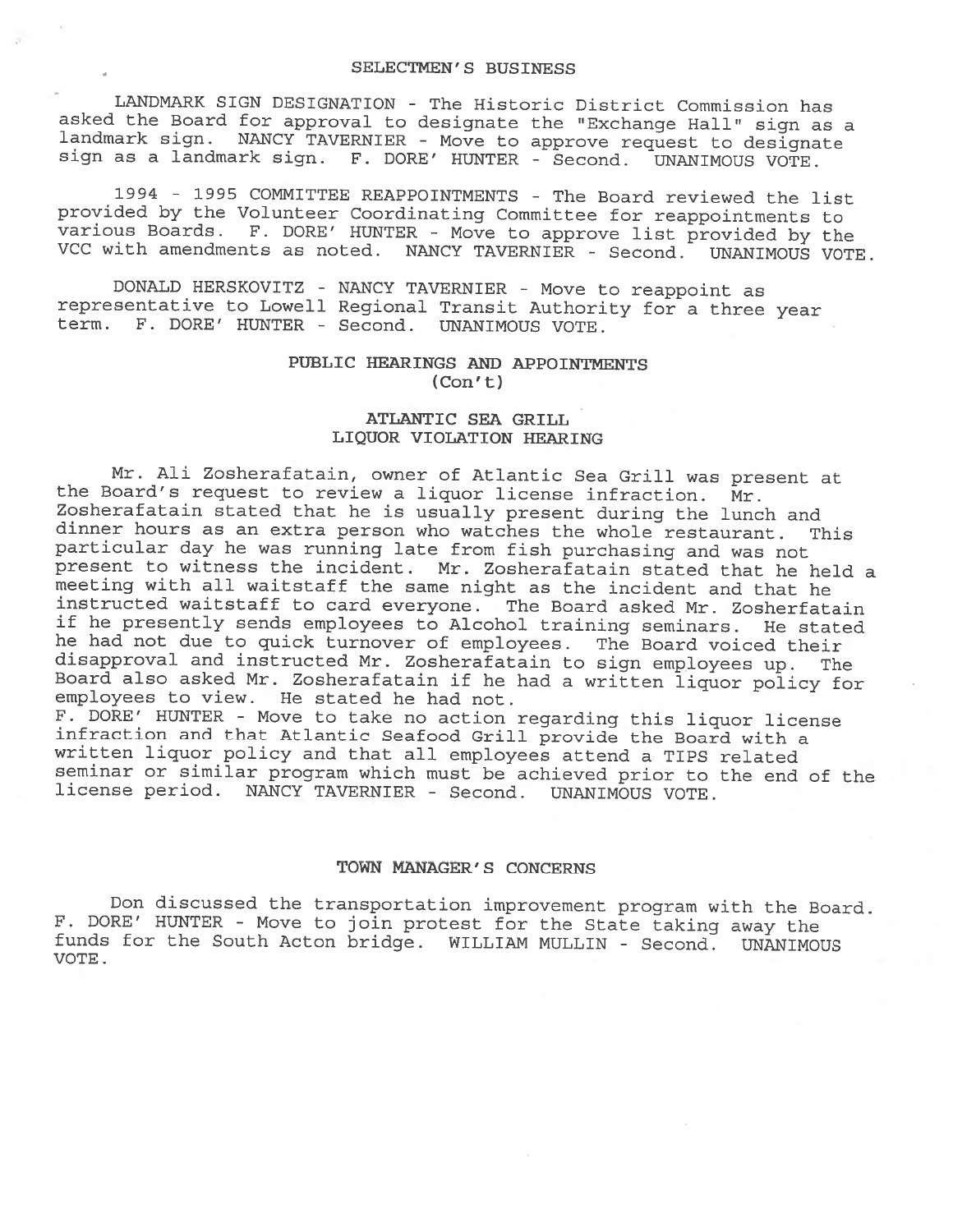Don also discussed the progress of the traffic light at Post Office Square. He stated that it didn't look like it was going to be installed by the deadline.

The Board adjourned at 9:15 P.M.

Recording Secty. cmjWll- (536)

E. Tavernér  $\ell$ 1 Clerk Date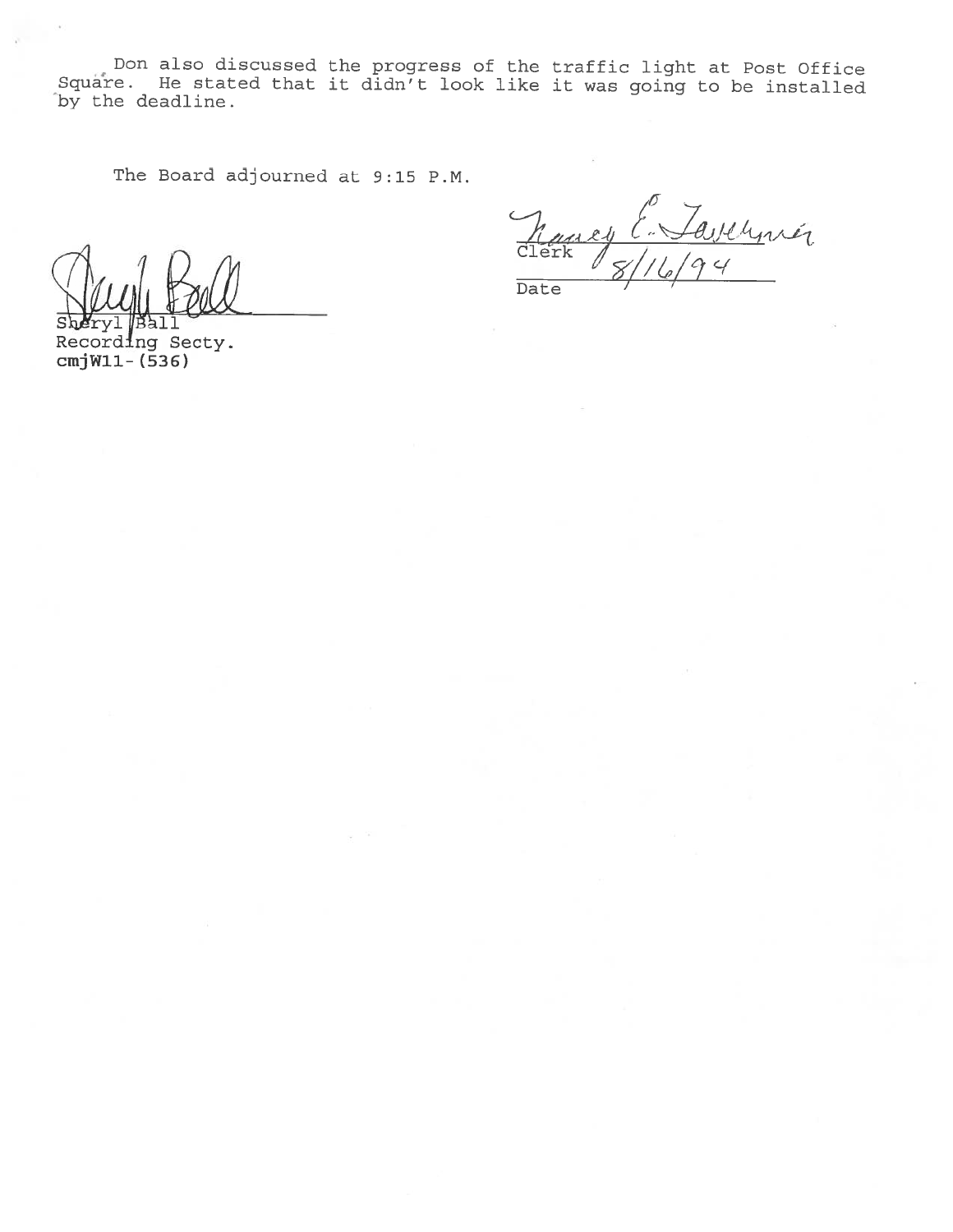JULY 10, 1994

TO: Board of Selectmen

 $\epsilon \sim$ 

FROM: NORMAN D. LAKE, Chairman

SUBJECT: SELECTMEN'S REPORT

AGENDA

ROOM 204

# JULY 12, 1994

- I. CITIZEN'S CONCERNS
- II. PUBLIC HEARINGS & APPOINTMENTS
- 1. 7:31 BOSTON EDISON MASSACHUSETTS AVE. Enclosed please find a request from Boston Edison and staff comment for Board review.
- 2. 7:32 BOSTON EDISON/NEW ENGLAND TELEPHONE SCHOOL STREET -Enclosed <sup>p</sup>lease find <sup>a</sup> request from Boston Edison and New England Telephone along with staff comment for Board review.
- 3. 7:33 BOSTON GAS SUMMER STREET -Enclosed <sup>p</sup>lease find <sup>a</sup> request from Boston Gas and staff comment for Board review.
- 4. 7:45 SANFORD MOTOR CO. CLASS II LICENSE <sup>317</sup> Central Street Enclosed <sup>p</sup>lease find application and staff comment for Board review and action.
- <sup>5</sup> 8:00 BOARD OF HEALTH INTERVIEW Cindy Patton Enclosed <sup>p</sup>lease find Ms. Patton's Citizen Resource Sheet and information foxiarded from VCC for Board review.
- 6. 8:15 PAPA GINO'S Liquor license violation review.
- 7. 8:45 ATLANTIC SEA FOOD GRILL Liquor license violation review.

# III. SELECTMEN'S BUSINESS

8. Landmark Sign Designation - Enclosed please find a request from the Landmark Sign Designation - Enclosed please find a request from<br>the Historic District Commission to the Board asking for Board<br>approval designating the "Exchange Hall" sign as a Landmark Sign.